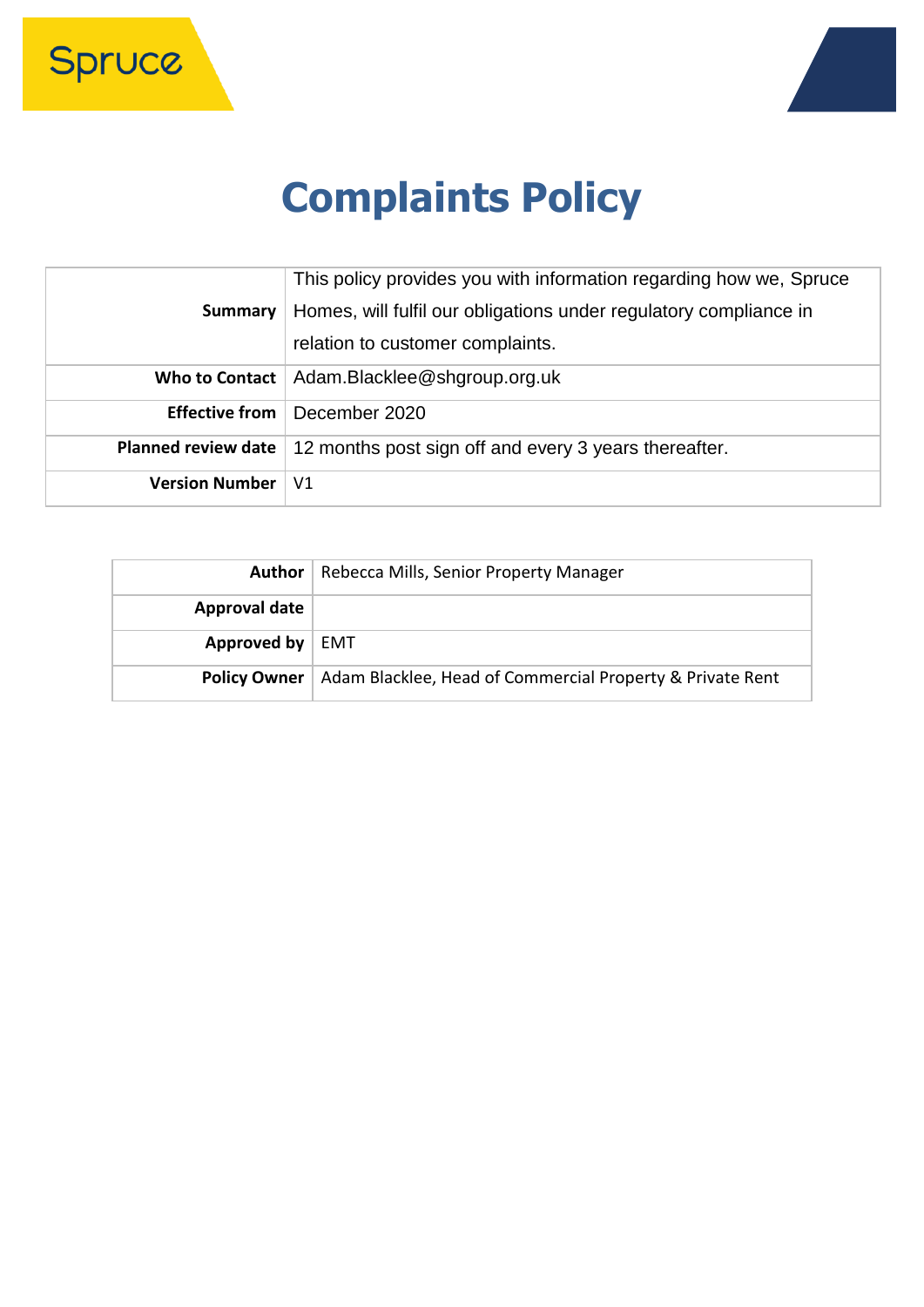## **Contents**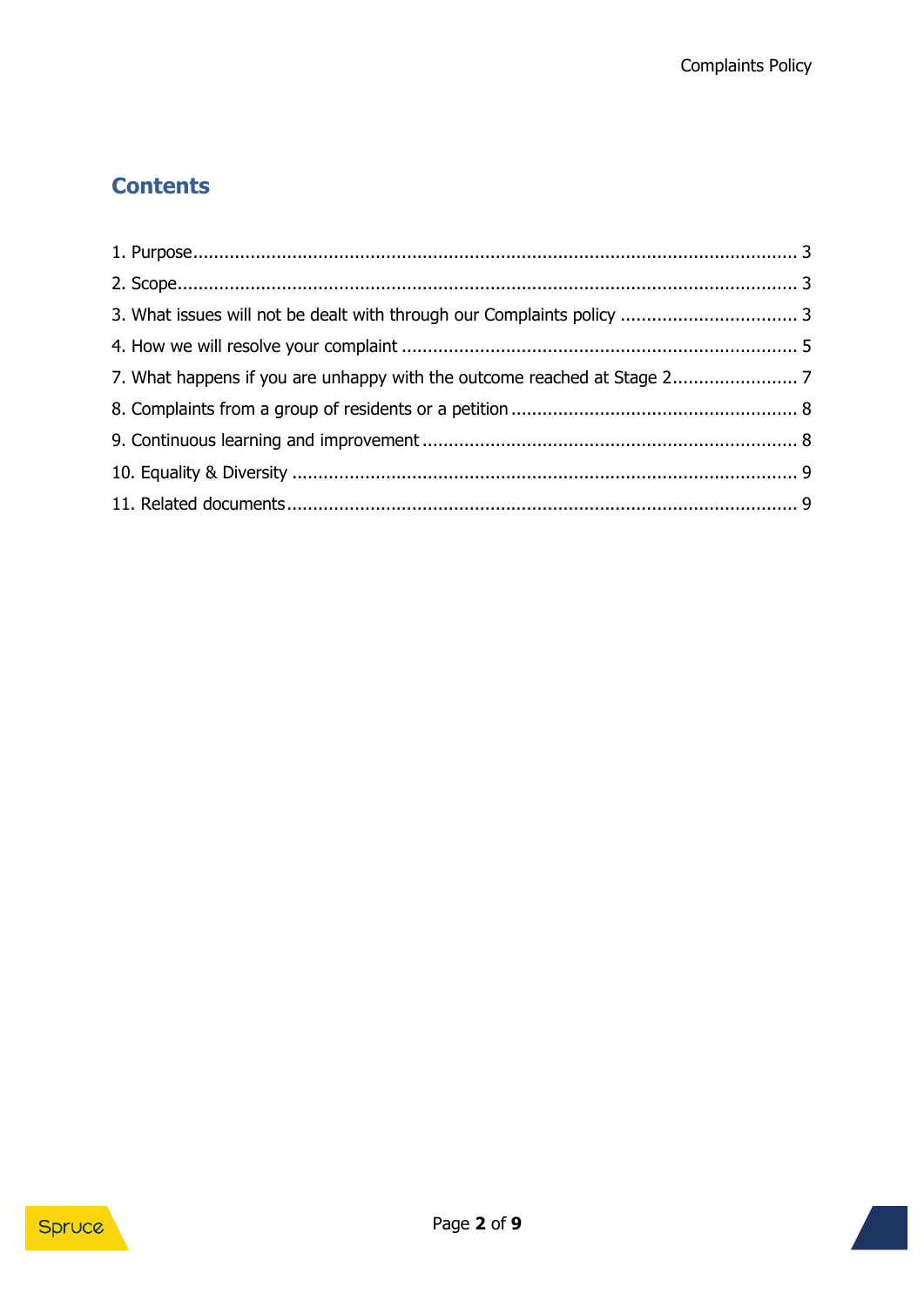## <span id="page-2-0"></span>**1. Purpose**

- **1.1** Spruce Homes aims to provide a good quality service to our residents. When we fail to meet these standards and commitments, we will apologise, take action to put this right as quickly as possible and we will use resident feedback to change and improve the way we deliver our services.
- **1.2** Our policy has been developed with due regard to the Housing Ombudsman's Complaint Handling Code and our statutory and legal duties.
- **1.3** The Housing Ombudsman requires Spruce Homes to define a complaint as being:

"A*n expression of dissatisfaction, however made, about the standard of service, actions or lack of action by the organisation, its own staff, or those acting on its behalf, affecting an individual resident or group of residents".*

**1.4** The purpose of this policy is to ensure that there is a consistent and fair approach to responding to customer complaints which aims to resolve the issue at the earliest opportunity. We will manage complaints from customers in a fair, honest and consistent way.

## <span id="page-2-1"></span>**2. Scope**

- **2.1** This policy sets out Spruce Homes' approach to managing complaints for all customers. We will accept a complaint from anyone who receives or requests our services, including those who make an application to rent a Spruce Homes property. If the complaint is being made by an ex-occupier, then they would need to have had a legal relationship with us at the time that the issue arose that is the subject of the complaint.
- **2.2** We expect you to tell us about your complaint as soon as it arises, and we will not accept a complaint about a matter which occurred over 6 months ago. If the problem is a reoccurring issue, we will consider any older reports as background to the complaint.
- **2.3** Any reference to 'we', 'our' or 'us' refers to Spruce Homes. When we use 'you' and 'your' we mean any resident or customer as set out above.

## <span id="page-2-2"></span>**3. What issues will not be dealt with through our Complaints policy**

- **3.1** There are some issues which we will not deal with as a complaint and this is because we believe that there is an alternative process which is more appropriate. The following issues that will not be covered by this policy are listed below:
	- Complaints which involve a personal injury claim or third-party liability claim – valid claims are dealt with by our insurers.

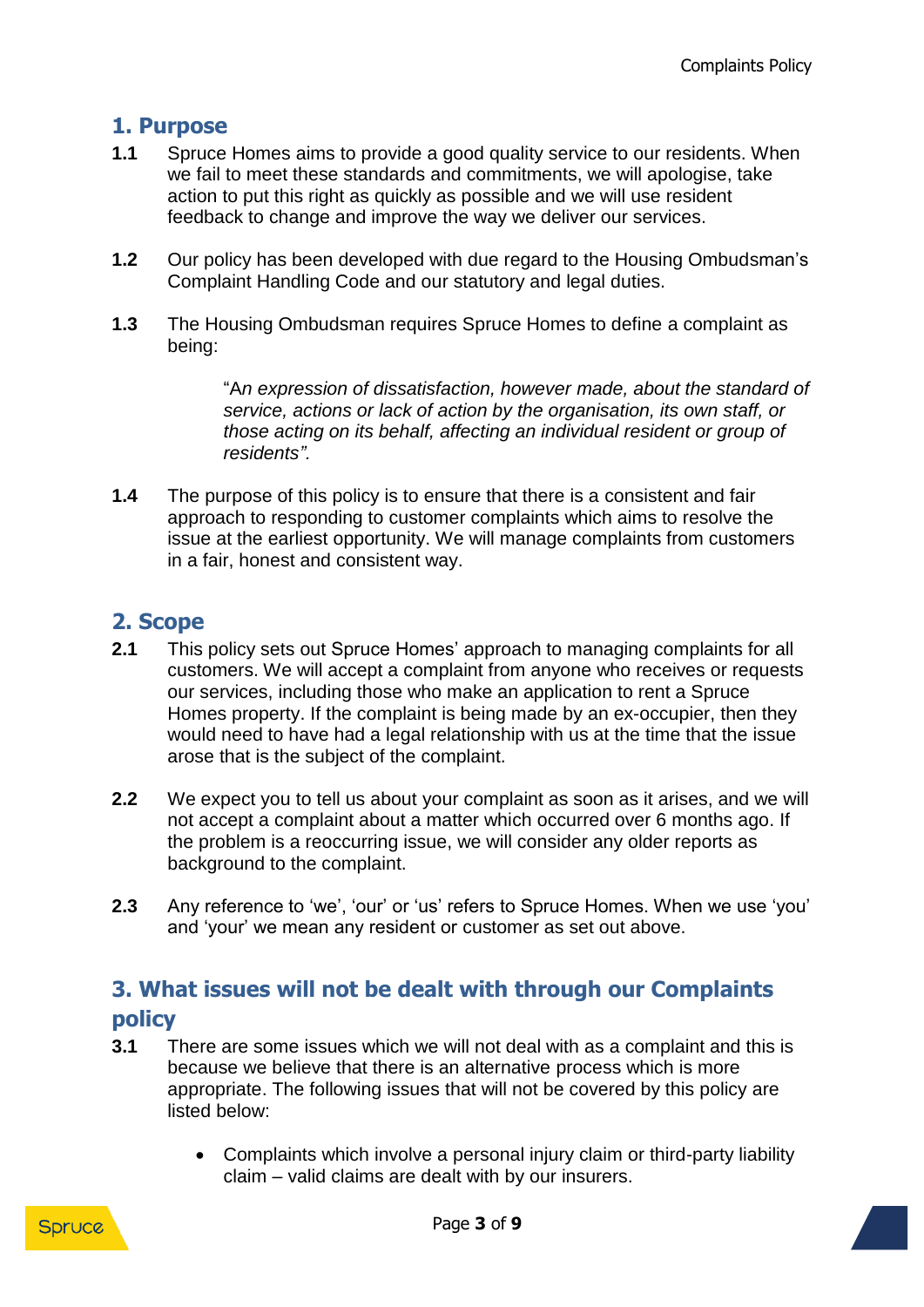- Matters subject to legal proceedings (i.e. disrepair). This would apply where we have received a 'letter before action' or a similar threat of legal proceedings. Instead, this will be passed to our solicitors at the point we become aware (either at the beginning or during the complaint).
- Dissatisfaction with the content of our policies will not be dealt with as a complaint, but we will still provide you with a response to the issue and we will consider feedback when carrying out future policy reviews. Depending on our policy, you may also have a right to appeal (which will be detailed in the policy itself). However, if your complaint is about how we dealt with your request, for example we took too long to provide you with a decision, then this will be dealt with as a complaint.
- Complaints concerning the behaviour of our residents we have a separate policy for complaints of anti-social behaviour. However, if you are unhappy with how we have dealt with reports of anti-social behaviour then this would be dealt with as a complaint.
- Matters that have already been considered under the complaints policy and a response has been provided.
- If the complaint is being pursued in an unreasonable manner including unsubstantiated and vexatious complaints. We reserve the right to treat any complaint as vexatious if we believe this treatment is warranted in line with our Unacceptable Behaviour Policy. When we receive a complaint that we decide is vexatious we will notify the complainant of our decision and we won't engage in any further correspondence or communication on the matter. If a customer merely wishes a complaint to be noted, and for us to fix the problem, we will discuss this with the complaint as we may be able to deal with this as a service dissatisfaction if the complainant is agreeable. All feedback is used to inform our future service improvement.
- Rents levied at rent reviews and tenancy agreement renewals we do not accept formal complaints on the level of rent levied at rent reviews and tenancy agreement renewals. Spruce will follow its contractual obligations on rent reviews and will charge the market rent for its properties on tenancy agreement renewals, as per its Rent Setting & Review Policy.
- **3.2** The above list is not exhaustive and should there be a reason why we decide that an issue will not be dealt with as a complaint then an explanation will be provided setting out the reasons why. If you are not happy with this decision you will have the right to take your complaint to the Housing Ombudsman or

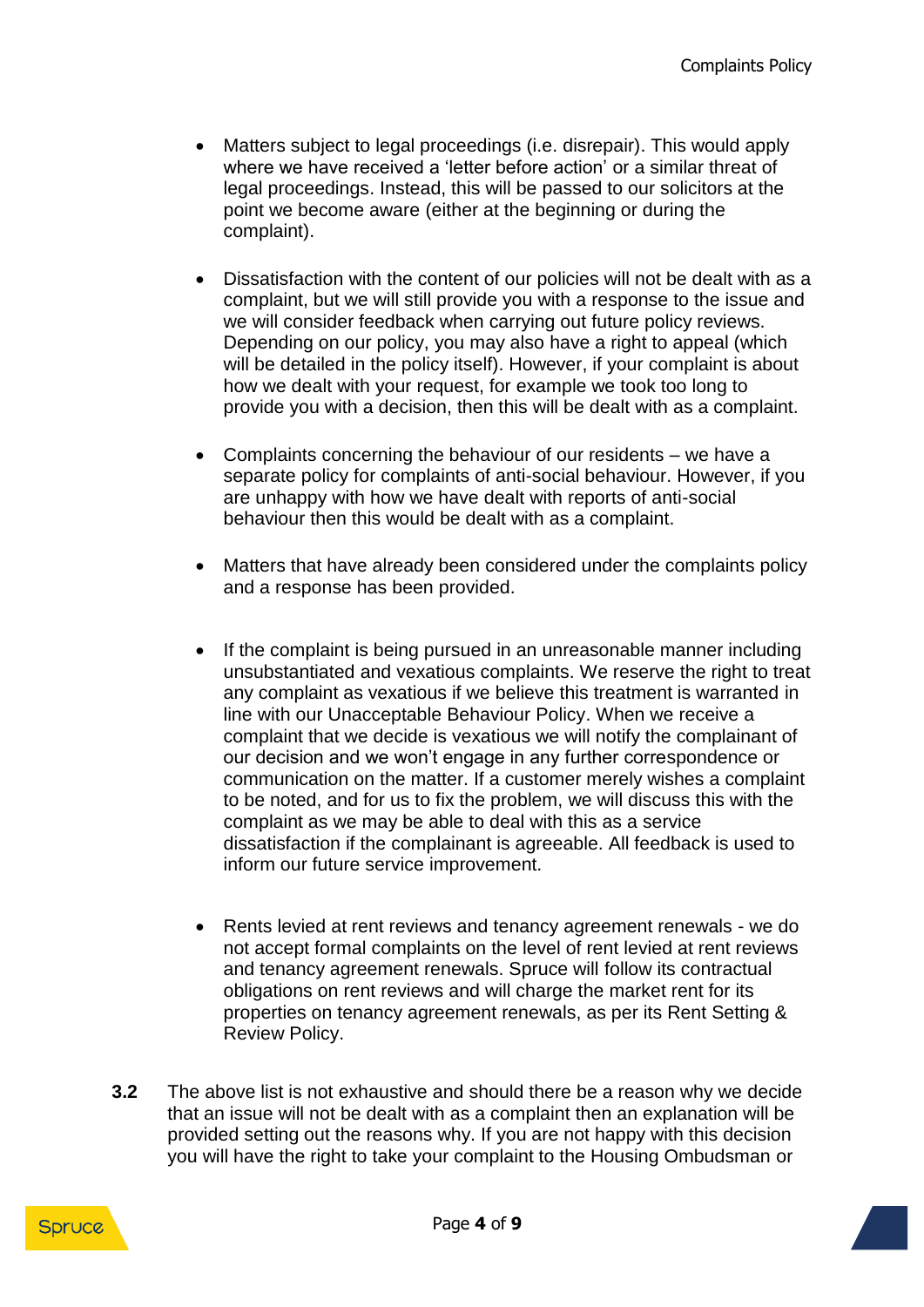the Property Redress Scheme, who will instruct Spruce Homes to take on the complaint should they feel it is appropriate to do so.

## <span id="page-4-0"></span>**4. How we will resolve your complaint**

- **4.1** There are a number of different ways that you can contact us to let us know that you are unhappy. These include in person, via email, phone and letter.
- **4.2** Our complaints Policy and Procedure can be accessed and downloaded from our website, or it can be sent to you on request.
- **4.3** We will accept complaints from a representative, such as a relative or advocate, who is authorised by the complainant to make a complaint on their behalf. However, this does not include a person that you have appointed in a legal capacity unless they have been appointed due to your incapacity or disability (for example, they have a Power of Attorney or have been appointed by an authority such as the Court of Protection to act on your behalf).
- **4.4** If you need any support or assistance in making a complaint, then please let us know so that we can support you.
- **4.5** If at any point you are unhappy with how we are dealing with your complaint, then please let us know. You are also able to contact the Housing Ombudsman Service or the Property Redress Scheme at any point through the life of the complaint. The contact details of both of these services can be found on our website and on the last page of this document.
- **4.6** We have a two stage internal complaints process; Stage 1 and Stage 2. Where appropriate, when you first contact us to let us know you are unhappy. we may try to resolve the matter there and then, or if we believe the issue can be resolved with just a few straightforward actions then we will propose that this is dealt with informally as a 'Service Dissatisfaction'. The complaint handler will discuss this with the tenant to agree whether they are happy for the issue to be dealt with as a Service Dissatisfaction. Examples of service dissatisfaction would include a missed appointment, a delay in providing a response or not carrying out a scheduled task, such as cleaning.

A Service Dissatisfaction will normally be dealt with by the person who receives the report unless it falls well outside of their remit. We will ask you to explain why you are unhappy, the outcome you are seeking and how best to contact you. A case will be raised on our system and we will confirm to you what actions we will be taking and when you can expect to hear from us again. Our aim is to resolve the issue within 10 working days. If this is not possible, we will contact you and give you the option of escalating the matter to a Stage 1 complaint. Equally, if you receive the response and are unhappy with the outcome of the actions taken, including any offer of compensation, then you will also be able to ask for the matter to be considered at Stage 1 of our process.

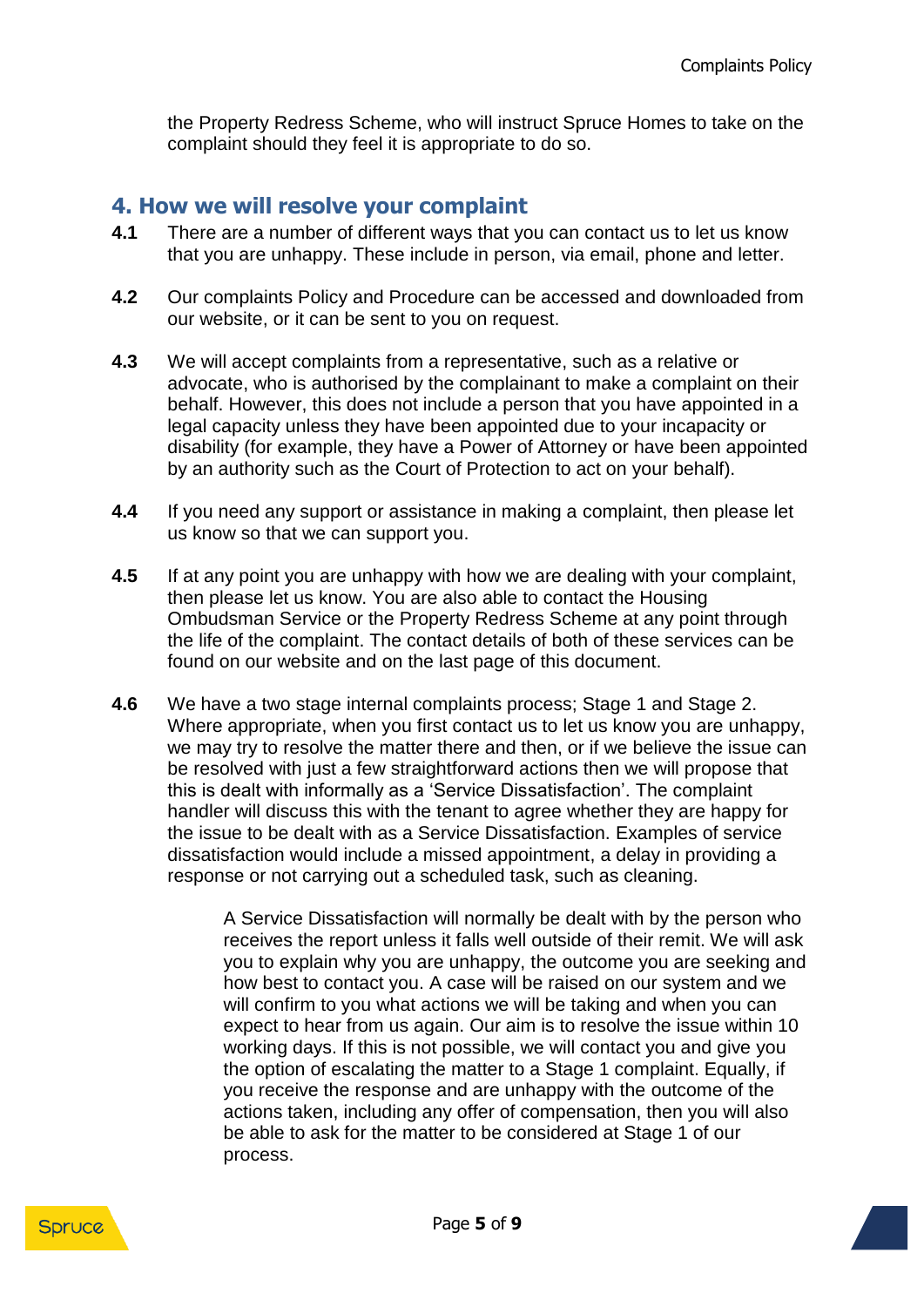## **5. Stage 1**

- **5.1** Stage 1 cases will be allocated to the Senior Property Manager (SPM). If you do not speak to the SPM at the time of making the complaint, then they will make contact with you within one working day of you reporting your concerns to us. If the complaint is regarding the conduct or behaviour of the Senior Property Manager, it will be referred to the Head of Service.
- **5.2** The initial contact from the complaint handler will be either on the telephone or via email, to acknowledge receipt of the complaint as well as to confirm our understanding of your complaint and to find out what resolution you are seeking. Your complaint will be logged on our system, a complaints file will be opened, and you will be provided with a reference number as well as the contact details of the SPM/HOS who will be managing your case.
- **5.3** Our aim is to provide a response within 10 working days. If we are not able to resolve the matter within 10 days, we will contact you and let you know why we are not able to do this and when we will provide you with a response. This will not exceed an additional 10 days; totalling 20 days to respond.
- **5.4** As part of our response to your complaint we will offer a remedy that reflects the extent of any service failure(s) and the level of detriment this may have caused, taking into account all of the circumstances. This may include; acknowledging where things have gone wrong, providing an explanation, apologising, taking action to correct the issue, offering compensation and using the feedback to inform service improvement or changes to policies.
- **5.5** If there are any further actions that we need to take as part of the remedy to your complaint (an action plan) your complaint will remain open until they have been completed. We will contact you if we run into any difficulties and we will revisit any offer of compensation already made at the point when all actions have been completed.
- **5.6** If you are unhappy with the response provided, then you need to let us know within 20 working days. If you do not let us know within this timeframe then we will not normally re-open your complaint unless there are exceptional circumstances.
- **5.7** If you are unhappy, then you can either speak to us to discuss your concerns so that we can explore if there is anything further that can be done, or you can request for your complaint to be escalated to Stage 2. When requesting for your complaint to be escalated we will require you to set out in writing the reasons why you are unhappy with our response and the outcome you are seeking.
- **5.8** There may be occasions when it would not be appropriate to escalate the case to Stage 2, for example if the outcome being sought was not within our power or ability to deliver. In cases such as these we will write to you and explain why the complaint will not be escalated and options are available to you.

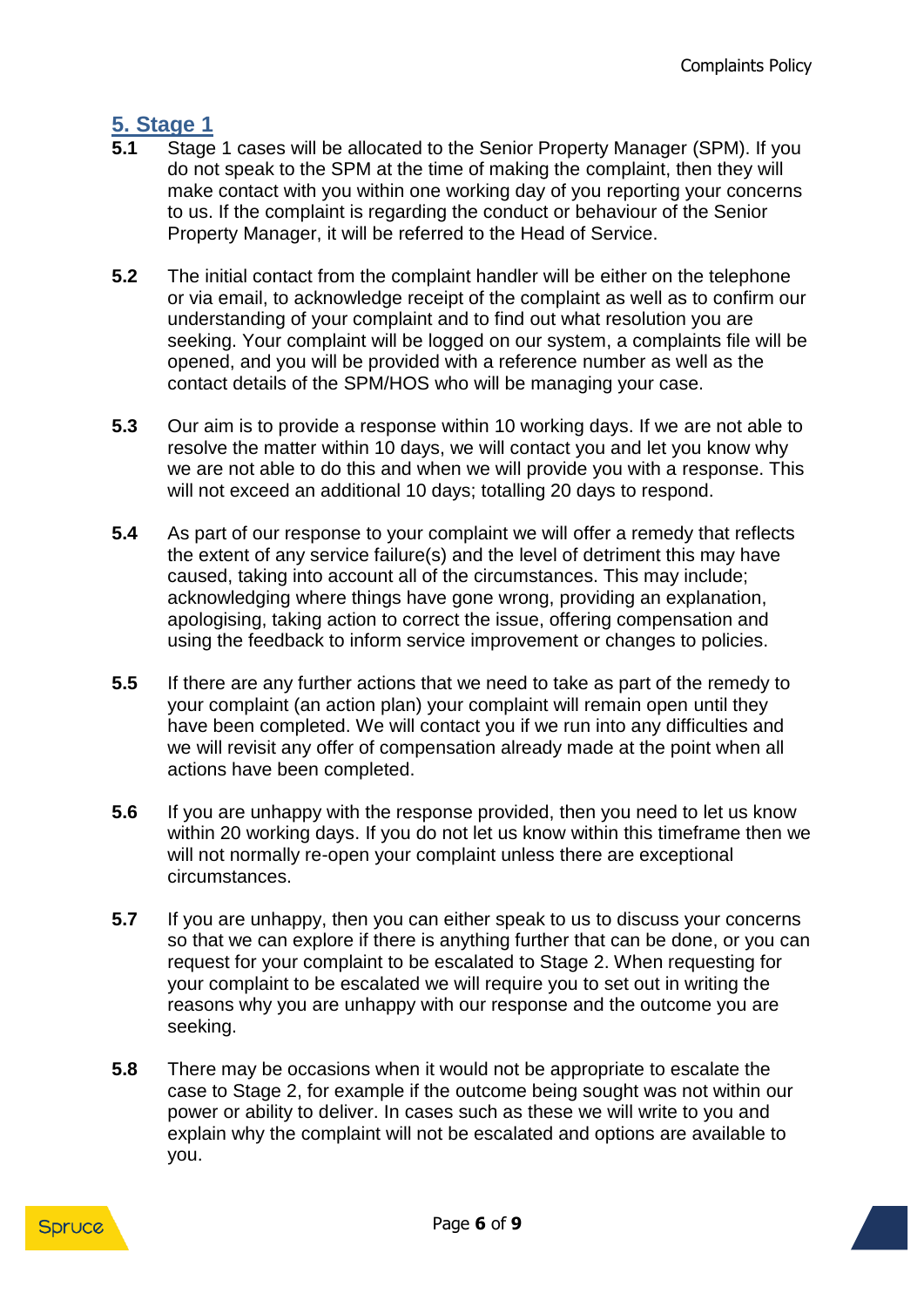**5.9** Our Stage 2 process compromises two options which are; Compensation Review or Senior Manager Review.

## **6. Stage 2**

#### **6.1 The Senior Manager Review**

- **6.1.1** The Senior Manager Review involves a Senior Manager, normally the Head of Service or equivalent, who has not previously been involved in the complaint, reviewing Spruce Homes' handling of the issue and your subsequent complaint.
- **6.1.2** On receipt of your request to escalate your complaint, the SPM will contact you to find out if you would like to speak to the Manager who will be undertaking the review. The purpose of this call is to provide an opportunity for you to explain your position and for the reviewing Manager to ask you to clarify any points or answer any queries which will assist them in reaching a conclusion.
- **6.1.3** The reviewing Manager will be provided with the complaint file and any other relevant information to assist them in their review. You are also able to provide them with any information that you have not yet provided to Spruce **Homes**
- **6.1.4** Our aim is to provide you with a response within 20 working days of you having requested escalation of the complaint. If that is not possible, we will contact you and let you know why we are not able to do this and when we will provide the response. This will not exceed a further 10 working days; totalling 30 working days.

#### **6.2 The Compensation Review**

- **6.2.1** The Compensation Review is the second stage of our process when the dissatisfaction with our response concerns compensation and an increase in the compensation is the only outcome being sought.
- **6.2.2** The Compensation Review will be undertaken by a Manager that has not previously been involved in your complaint and as part of this process they will contact you so that you can set out your position. They will then consider this along with the relevant information, including Spruce Homes' Compensation Policy and notify you of the decision in writing in 10 working days. If this is not going to be possible we will notify you and will confirm when we will provide the response, and this will not exceed a further 10 working days; 20 working days in total. We will also detail the reasons behind the decision as well as the details of what options are available to you should you remain dissatisfied with the outcome of the review.

## <span id="page-6-0"></span>**7. What happens if you are unhappy with the outcome reached at Stage 2**

**7.1** The outcome letter that is sent to you following the conclusion of Stage 2 will be Spruce Homes' final response to your complaint.

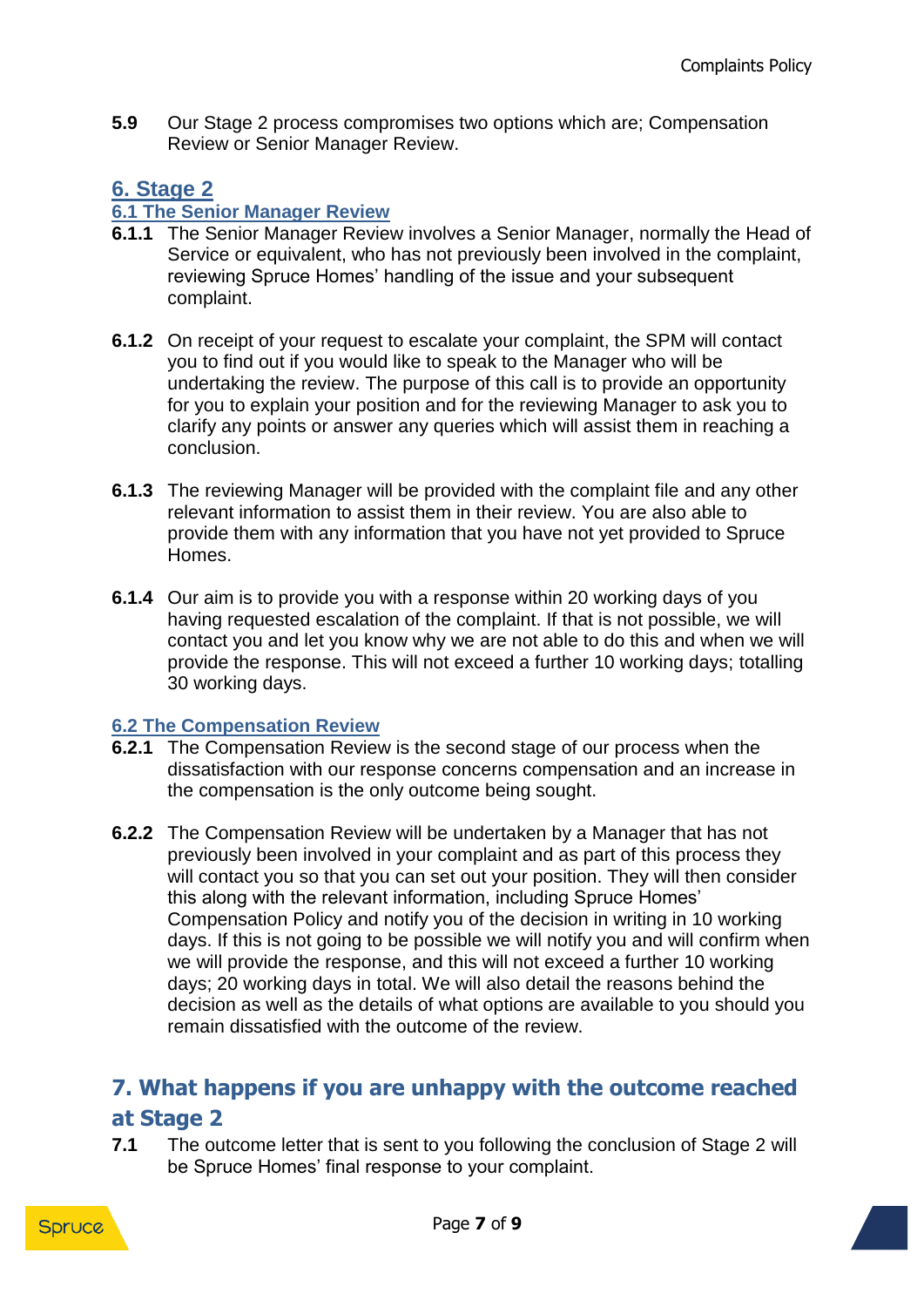- **7.2** If you remain dissatisfied, then you can approach either the Housing Ombudsman Service (HOS) or the Property Redress Scheme (PRS) directly. You can also visit the PRS' website and fill in a complaints form.
- **7.3** Contact with either the HOS or the PRS should be done 8 weeks after the date of the final response letter.
- **7.4** Their contact details are:

**Housing Ombudsman Service PO Box 152 Liverpool L33 7WQ Phone: 0300 111 3000 Email: [info@housingombudsman.org.uk](mailto:info@housingombudsman.org.uk)**

**The Property Redress Scheme Premiere House, 1st Floor Elstree Way Borehamwood WD6 1JH Web: www.theprs.co.uk Email: [complaints@theprs.co.uk](mailto:complaints@theprs.co.uk)**

#### <span id="page-7-0"></span>**8. Complaints from a group of residents or a petition**

**8.1** If we receive a complaint or a petition from a group of residents then this would be dealt with in line with the process that we have set out above. However, we will require you to nominate a lead person who is the main point of contact and all of our correspondence will be with them. If the complaint escalates to Stage 2 we will allow one other petitioner/member to be involved in the Senior Manager Review.

#### <span id="page-7-1"></span>**9. Continuous learning and improvement**

- **9.1** We recognise the valuable feedback that a complaint can provide, and we have mechanisms in place to ensure that we capture this when we conclude a complaint.
- **9.2** We record and monitor all complaints that we receive, and this information is reviewed by the relevant Board, Managers and other Staff across Spruce Homes and Southern Housing Group and it is used to identify areas where we can improve our services.
- **9.3** We recognise the importance of learning from complaints and using the information to improve our services. Organisational learning and changes to policy and services resulting from complaints will be captured and shared with our Board and staff.